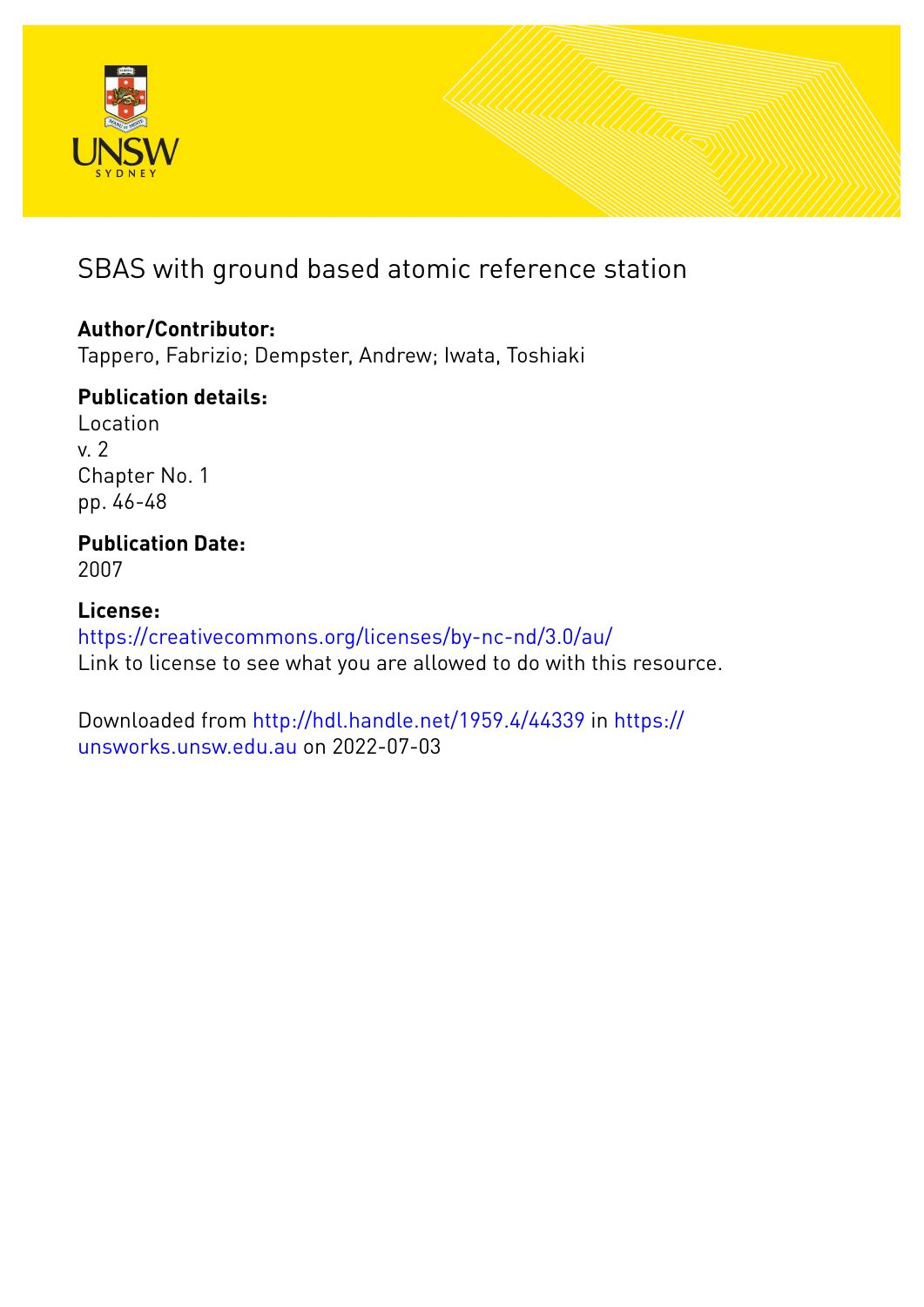# **GNSS augmentation system with a ground-based atomic reference**

#### Fabrizio Tappero, Andrew Dempster

*School of Surveying & Spatial Information Systems , The University of New South Wales, Sydney, NSW 2052 Australia*.

#### Toshiaki Iwata

*National Institute of Advanced Industrial Science and Technology (AIST) Tsukuba, Japan.*

#### **Abstract**

To provide the proper positioning signal, global navigation satellite systems (GNSSs), need very accurate satellite on-board time references. For GPS, GLONAS and GALILEO, such time references are spaceborn atomic clocks. The augmentation/positioning system QZSS (Quasi-Zenith Satellite System) would need the same kind of accuracy. However, due to the high QZSS satellite visibility, a completely new kind of time reference method, where no on-board atomic references are needed, could be adopted. If an opportune ground location is chosen, QZSS satellites are fully visible for the whole orbital period. Therefore, a main time reference (atomic clock), located on the ground, could be kept synchronized to a inexpensive and compact time reference (VCXO) on board each QZSS satellite. In the following article, a new practical implementation of such a remote synchronization method is proposed and some of its problematic are discussed.

#### **1. Introduction**

The Japanese Quasi-Zenith Satellite System (QZSS) is a positioning system that will offer a complementary/augmentation service for the present GNSSs [1]. The integration of the QZSS with present GNSSs will improve accuracy, availability and positioning capability over Japan, Australia and the whole East Asia. Fig. 1 shows the orbital ground track of QZSS and the spacial distribution of the three QZSS satellites.

Like for classic GNSSs, i.e GPS and GLONAS, QZSS satellites need very stable on-board time references, by which the positioning signal is derived from. In order to achieve high time reference accuracy, GNSS satellites adopt very stable atomic clocks. On board GNSS satellites, the Time Keeping System (TKS), is responsible for the synchronization of the on-board atomic clock with the on-board Voltage Controlled Crystal Oscillator (VCXO). Due to the good long-term frequency stability of on-board Rubidium and/or Cesium atomic clocks, GNSS satellites end up being fairly independent from master ground station time-drift corrections. However the lifetime, cost, weight and power consumption of the on-board time reference are certainly important issues. Just to have an idea of how expensive is to launch one kg is space, consider that modern rocketry gives prices that are on the order of thousands of US\$ per kg for transfer to low earth orbit, and roughly twenty thousand US\$ per kg for transfer to geosynchronous orbit. Each GALILEO satellite will carry two Rubidium Atomic Frequency Standards (RAFS) and two Passive Hydrogen Masers (PHM) for a total weight of about 36 Kg (3.3 Kg for each RAFS and 18 kg for each PHM) [2].

Throughout a collaborative research program, the University of NSW, Australia and the Space Technology group of AIST, Japan, are studying the feasibility of a revolutionary remote synchronization scheme for implementing a QZSS with no on-board atomic clocks. The novelty of our research is based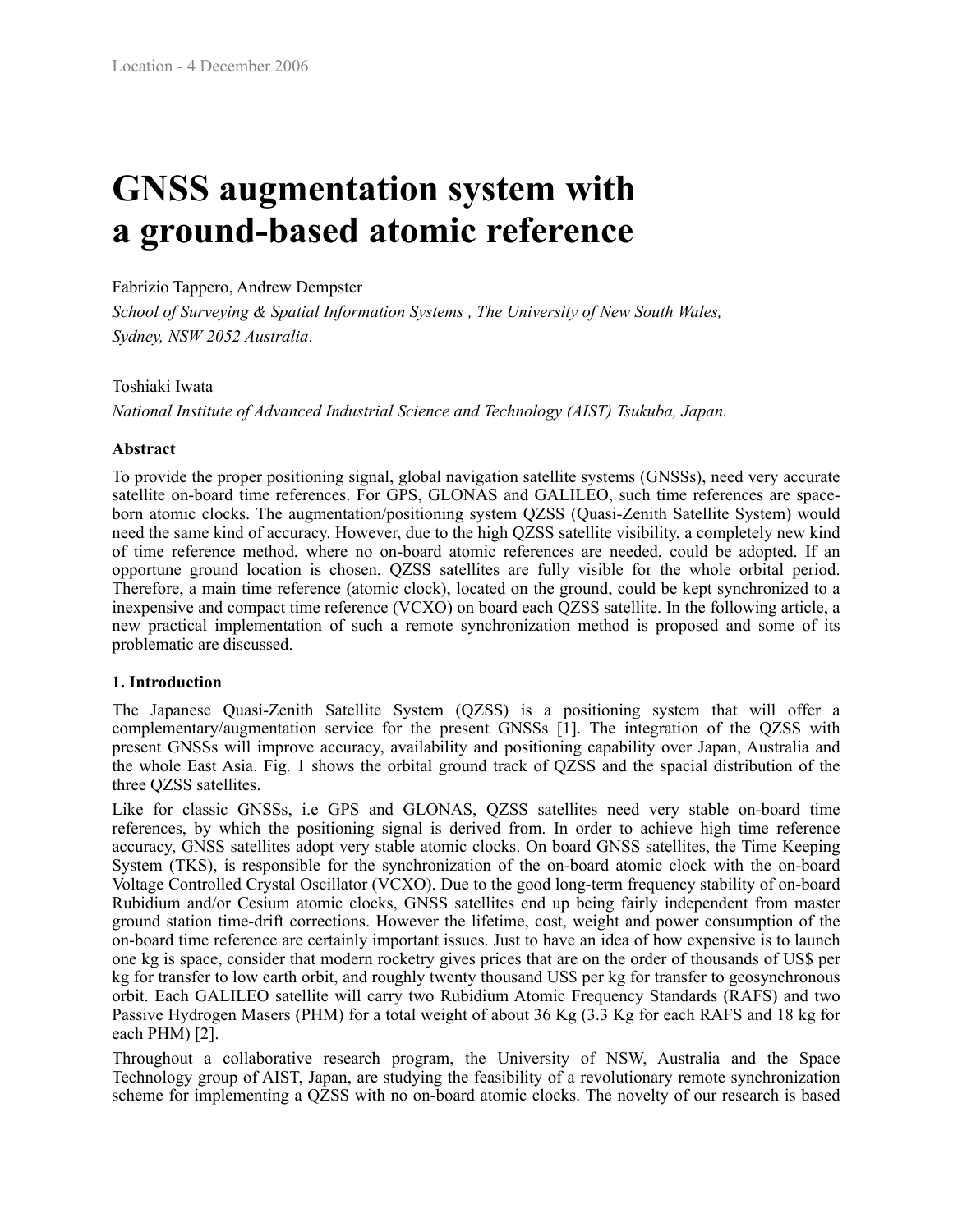on the QZSS orbit design and on the fact that if an opportune ground location is chosen, each QZSS satellite is fully visible by one unique ground control station for the whole orbital period. For instance, Fig. 1 shows that if the American Marshal Islands are chosen as location for the master station, visibility of QZSS satellites with an elevation angle greater that 20 deg, at all time, is in fact guaranteed [3].

Such a peculiar feature makes possible to reconsider the classic on-board TKS as a remote TKS (RTKS) where the main time reference (atomic clock) is located on the ground, in the master control station, and a correction signal keeps the on-board time reference (VCXO) continuously synchronized with it. This novel concept has been extensively studied in the last three years and two basic schemes have been presented as practical implementation of it [3,4]. To prove the feasibility of such a remote synchronization method and to discern its requirements both in terms hardware implementation and from the system design point of view, extensive positioning accuracy studies have been carried out.

#### **RTKS: the basic idea**

The feasibility of a synchronization method where one clock is in the ground and the other is flying in space is certainly a non trivial task. [3,4,5,6] are some of the articles that report results of the undergoing research of this novel concept. Theoretically, the difficulties in synchronizing the two clocks lies in knowing what the phase shift between the two clocks is and in knowing how to proper steer the remote on-board clock.

The most common way to measure accurately the phase between to clocks located away from each other is the Two-Way Time Transfer Method (TWTTM). The Japanese National Institute of Information and Communications Technology (NICT) and the Japanese Aerospace Exploration Agency (JAXA) are now working on the development of a Two-Way Satellite Time a Frequency Transfer, TWSTFT, scheme that will be employed on board QZSS satellite to gain some fundamental knowledge of satellite atomic standard behavior in space [7]. Throughout the TWSTFT method, the phase shift between QZSS on-board clocks and the local ground station time reference can be accurately measured with an uncertainty lower than 1 ns at all time [7]. AIST and UNSW plans to use the QZSS-TWSTFT equipment for investigating the RTKS synchronization architecture. Fig. 2 presents a simplified representation of RTKS. The phase shift available at the ground station, throughout the TXTFT apparatus, is used to remotely control the onboard clock that, in this case, consists of an ultra stable VCXO. The QZSS positioning signal is then built over the VCXO output, so no atomic clocks are therefore needed. Conceived specifically for QZSS, RTKS takes full advantage of the TWSTFT scheme and requires very little additional equipment: the remote VCXO controller and a satellite communication channel used to broadcast the voltage information to the QZSS satellite. The RTKS method does not need any feedback and/or feed forward because it totally relies on the TWSTFT apparatus. Moreover, because of the TWSTFT structure, delays that can affect the communication signals between ground station and satellite do not represent any problem.

#### **5. QZSS RTKS Positioning Accuracy Study**

If the phase shift between the on-board clock and the ground station clock can be estimated within an appropriate accuracy (i.e 3 ns), the synchronization system should be able to remotely correct the onboard time reference as long as satellite-ground station communication capability is available [8].

One of the big issues regarding the RTKS architecture is to understand what could happen when the synchronization is temporary lost. For instance, when QZSS satellites cross the equatorial region, groundsatellite communications have to be turned off, leaving the satellite on its own for at least 10 minutes, twice a day. During such period the VCXO tends to drift much faster than an atomic reference. Considering 5 ft or 5 ns as the acceptable limit for the maximum buildup error caused by the on-board clock [8], the satellite must be resynchronized at least every 2000 s (33 minutes). If such requirement is not respected the VCXO drift will negatively influence the overall accuracy.

By means of a dedicated RTKS software simulator, we evaluated the positioning performance of the combined system GPS/QZSS when RTKS is adopted for the clock synchronization. Specifically we wanted to analyze how bad positioning would gets when one QZSS satellite on-board clock is left to free run for a given interval of time. This was an attempt to understand what would happen during the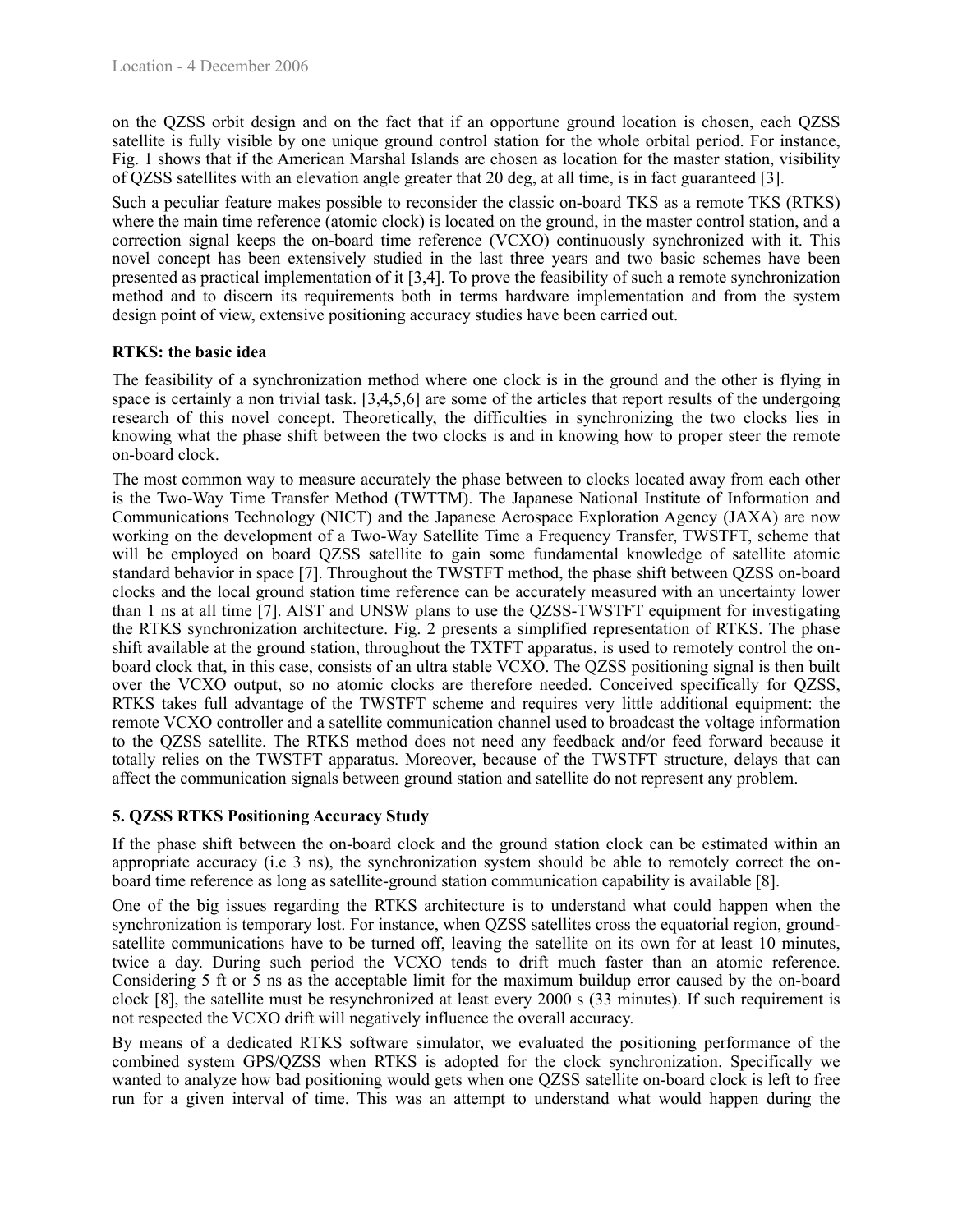unavoidable equatorial region interruption. Results could be also used to understand how stable the onboard VCXO has to be if the RTKS scheme is adopted. The high mask angle (40 deg) chosen for this experiments, represents the conditions where the Japanese QZSS is meant to provide the greatest positioning improvement.

For this experimental a scenario of 26 GPS satellites were combined with 3 QZSS satellites. The RTKS network was employed to keep the QZSS satellite clocks synchronized for a certain period of time (10 minutes). The sigma Northings, sigma Eastings, the RMS positioning error and the 2DRMS positioning error were calculated using the last 10 minutes worth of data for each point. In this way we could represent the evolution of positioning accuracy over time. After about 10 minutes, the clock on the QZSS satellite at the Zenith (the most visible QZSS satellite) was left in free running after about 10 minutes. As before the Northing error sigma, the Easting error sigma, the RMS positioning error and the 2DRMS positioning error was computed every 10 minutes for the whole simulation period. Fig. 3 show the results over 3 hours. As clearly noticeable, for the first 10 minutes (all clocks synchronized) accuracy was quite good (beginning of the curve). After that, the VCXO started drifting bringing an almost linear error during the whole duration of the experiment. The red area represents what the 2DRMS would be if all QZSS satellites were carrying ideal atomic references. Therefore it represents our ideal case. The overall 2DRMS positioning error shows an error of about 1.5 m after about 3 hours of free running. It is interesting to notice that the drift of the VCXO in free running create a positioning error that starts to be relevant only after about 100 minutes. It is important to point out that this study-case takes into account only one uncontrolled QZSS satellite clock, the one which would cross the equatorial region.

#### **6.2. VCXO control Algorithm**

One of the key points for the realization of RTKS for QZSS is the implementation of a controller for the on-board VCXO that can combine the good short-term stability of the VCXO with the good long-term stability of the ground station atomic standard. When the synchronization information is up-loadable, such controller should be able to keep the VCXO looked to the ground station clock within acceptable limits. However when the syntonization is not possible (communication interruption) the VCXO controller has to work in the free-run condition (open-loop condition) and therefore use the knowledge relative to the behavior of the VCXO to opportunely compensate its natural drift.

#### **7. Conclusions**

The proposed methods, RTKS, is a practical implementation of the remote synchronization concept specifically made for QZSS. Its functioning strongly rely on the Two-Way SAtellite Time and Frequency Transfer (TWSTFT) apparatus that will be developed by JAXA. RTKS is characterized by its simplicity as well as by the a ground-based VCXO controller. In fact, future improvements of the VCXO controller do not require on-board satellite software upload. The idea of a GNSS with no on-board atomic clocks would offer several advantages in term of satellite cost, life expectancy and satellite power consumption. The RTKS concept could be quite advantageously applicable to Low Earth Orbit, LEO, positioning systems or, theoretically, for a Lunar satellite positioning system, where satellite weight is clearly a critical issue.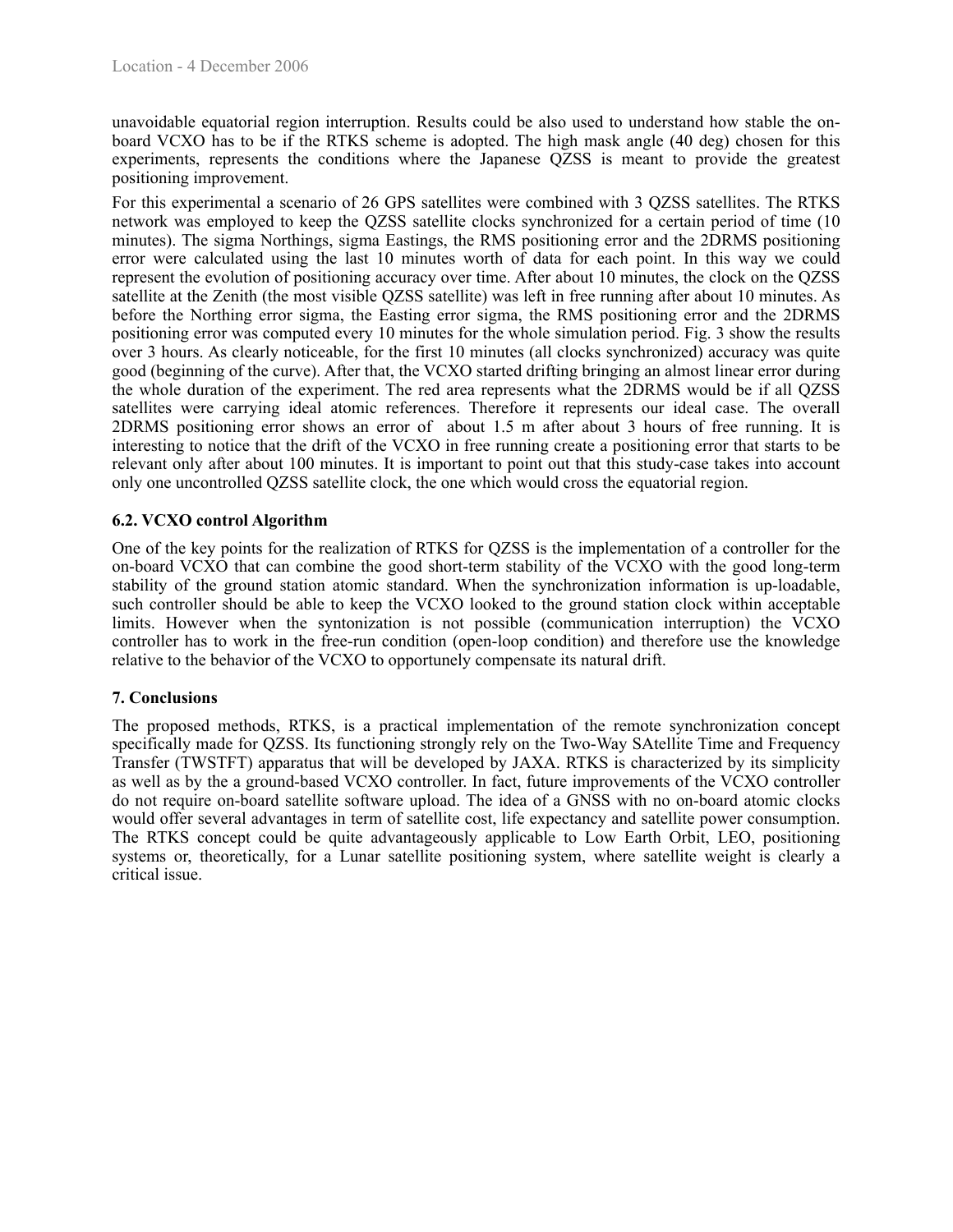#### **References**

[1] QZSS - Japan's New Integrated Communication and Positioning Service for Mobile Users. Petrovski IG et al. GPS World, vol. 14, n.6, 2006, pp 24-29.

[2] The Onboard Galileo Rubidium and Passive Maser, Status & Performance. P. Rochat et. al. 60-7803-9052-0/05 2005 IEEE.

[3] Proposal for a Novel Remote Synchronization System for the On-Board Crystal Oscillator of the Quasi-Zenith Satellite System. Tappero F. et. al. Navigation. 2006, *submitted*.

[4] Simulation and Ground Experiments of Remote Synchronization System for Onboard Crystal Oscillators of Quasi-Zenith Satellites. T. Iwata et. al. Navigation. 2006, *submitted*.

[5] Remote Synchronization System for On-Board Crystal Oscillator of Quasi-Zenith Satellite System, Iwata, T. et al. International Symposium on GPS/GNSS, 2003, pp. 375-380.

[6] Control Algorithm of the Hardware Simulator For a Remote Synchronization System for the Japanese Quasi-Zenith Satellite System. Tappero et. al..ION NTM 2005 Conference, January 24-26, 2005, in San Diego.

[7] Accuracy of two-way satellite time and frequency transfer via non-geostationary satellites. Yokota S. et. al. Metrologia 42, (2005), pp 344-350.

[8] Remote Control System for the Quasi-Zenith Satellite Crystal Oscillator Based On the Two-Way Time Transfer Method. F. Tappero et. al. IGNSS Symposium 2006, Australia, 17-21 July 2006.

[9] Global Positioning System: Theory and Applications Volume I, Bradford, W., Parkinson, J.J., Spilker, Jr. AIAA, (1996).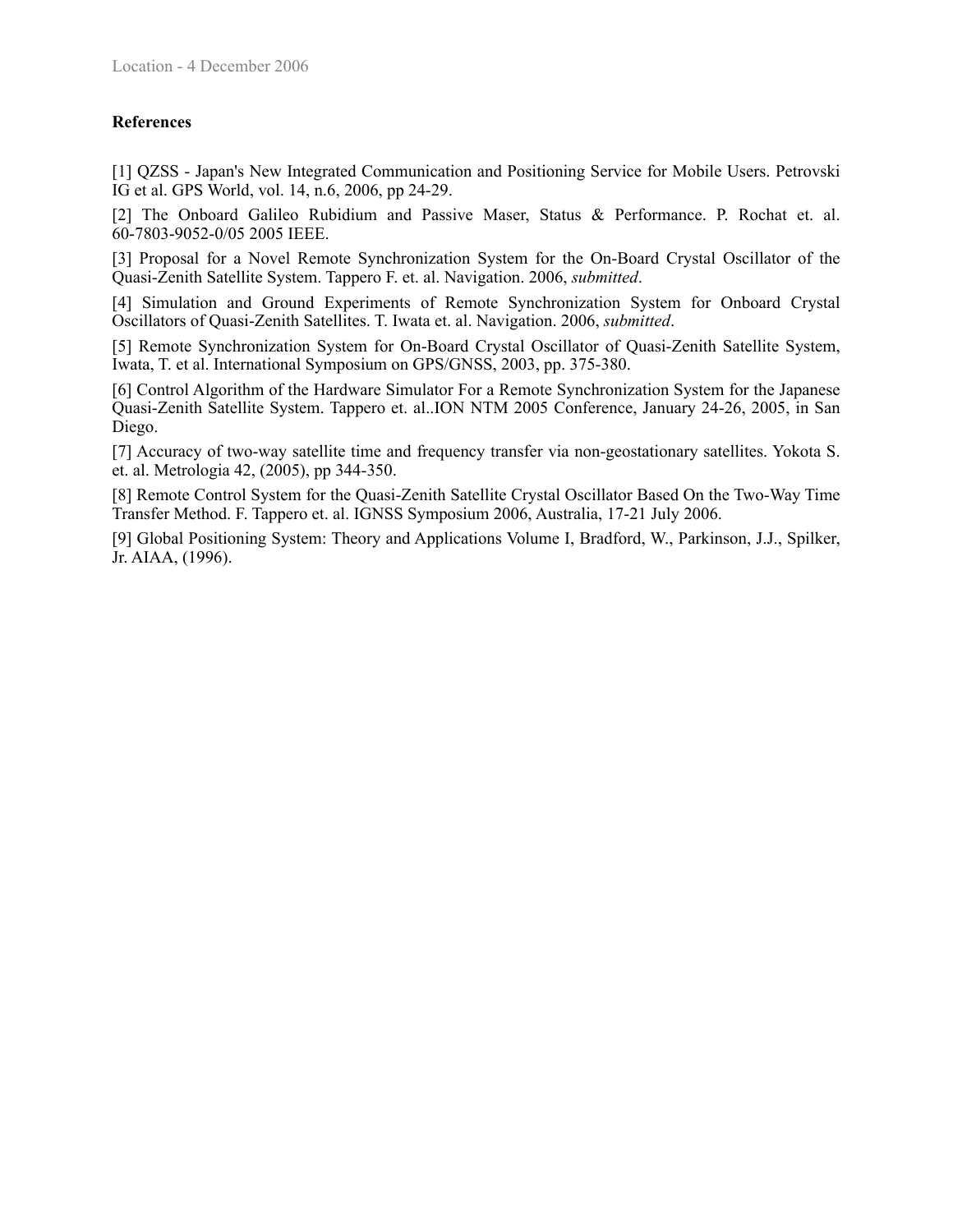## **PICTURES**



**Figure 1.** Orbital ground track of the Quasi-Zenith Satellite System (QZSS).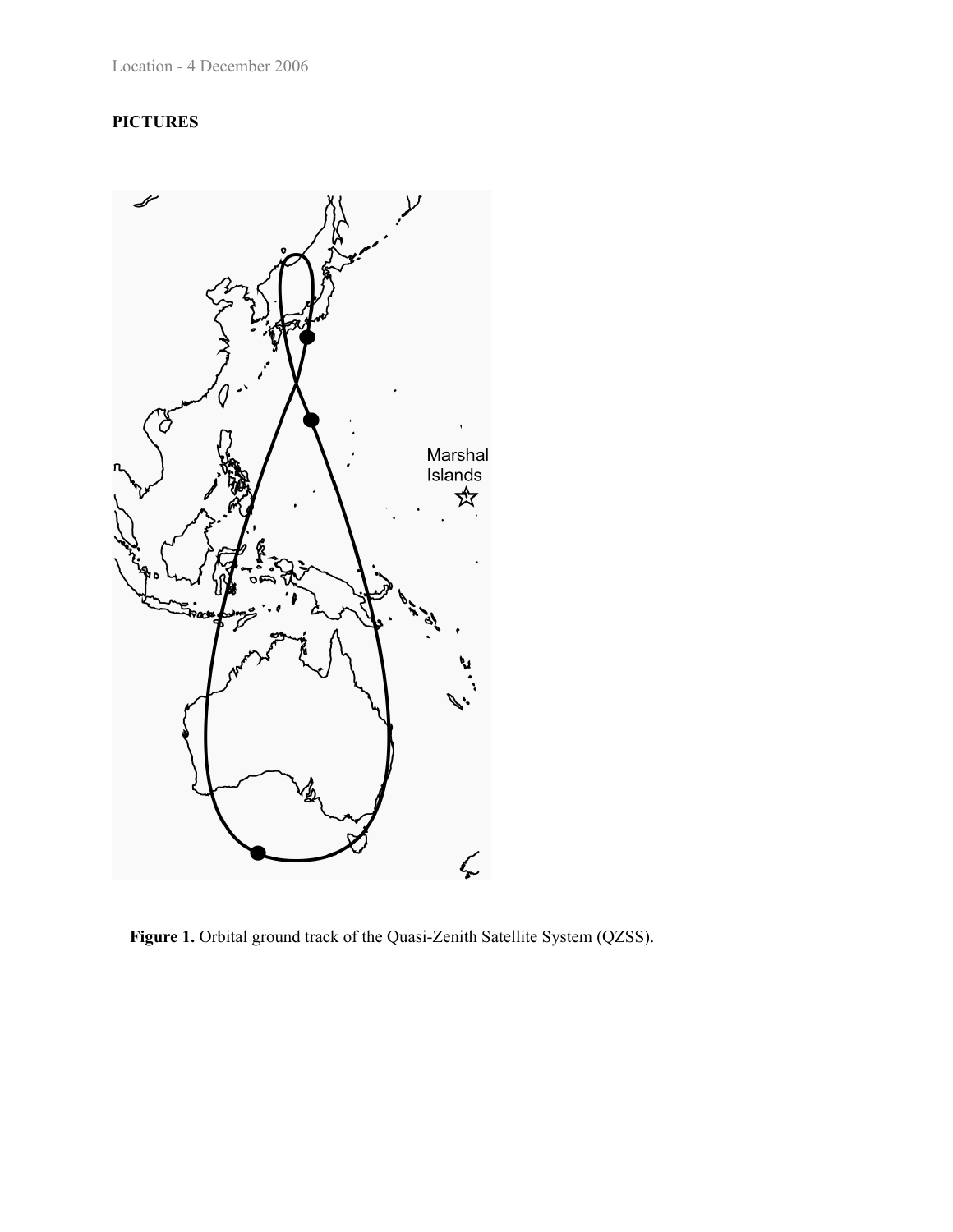

**Figure 2.** Schematic of the RTKS synchronization apparatus. The Grd TWTFT block and the Sat TWTFT block represent the whole TWTFT apparatus used to measure the phase shift between the two clocks.